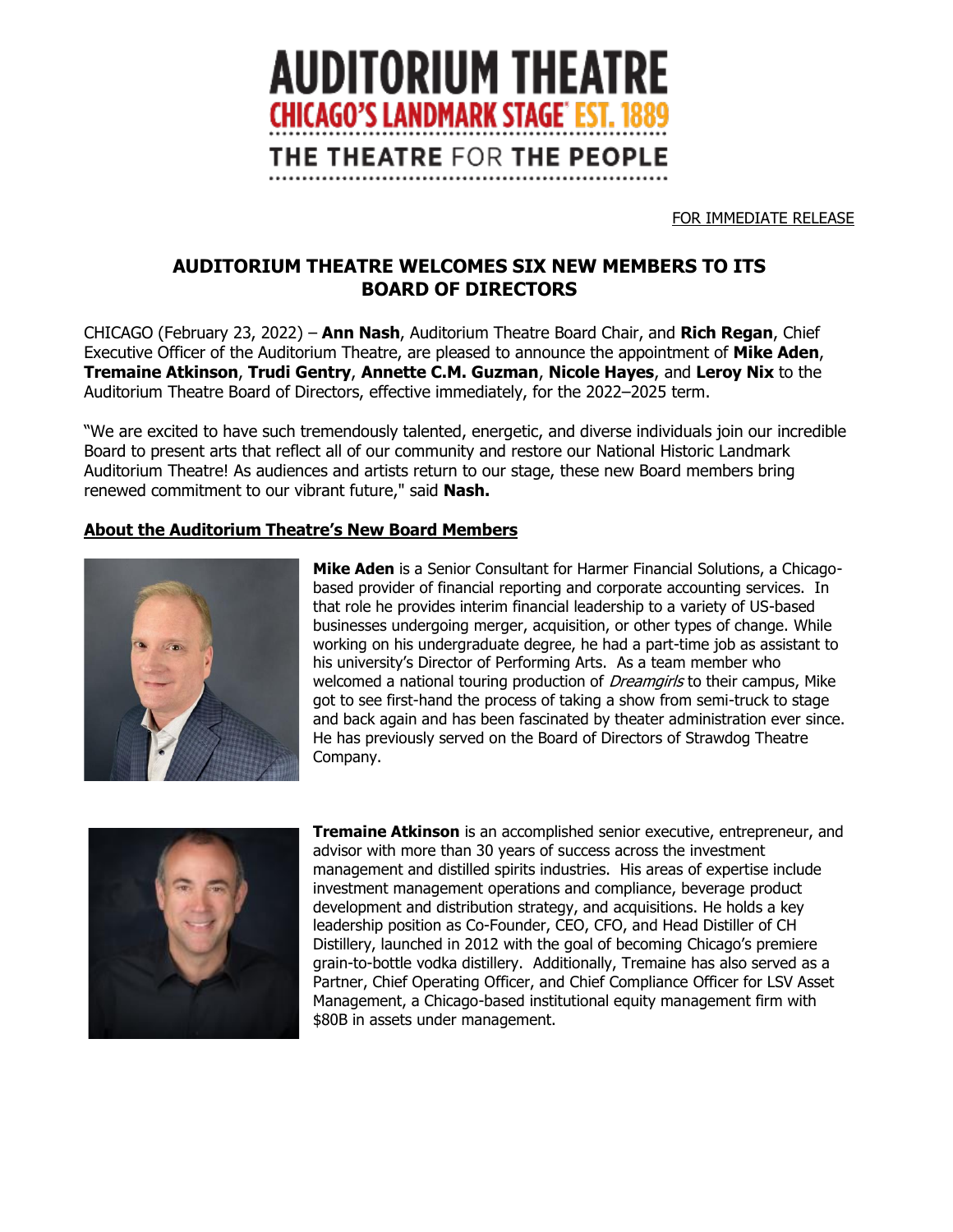

**Trudi Gentry** is an Account Supervisor at FCB Chicago. She has a background in marketing and media sales and previously served as a Sr. Account Executive for iHeartMedia from 2010 to 2021. Gentry is a graduate of Columbia College (BA in Arts Management) and completed her Master's in Integrated Marketing Communications at Roosevelt University. Born and raised in Chicago, Gentry has a passion for photography and enjoys attending music events. In her spare time, she has volunteered with various health organizations.



**Annette C.M. Guzman's** career has included experience across the private, public, and academic sectors, with a particular interest in legal services and government operations. As the current Budget Director for Cook County, Guzman has managed the County's budget during the pandemic, including the administration of roughly \$2B in federal funding distributed to the County to mitigate the impact of COVID-19 and stimulate economic recovery. Prior to this appointment, she served as the Deputy Chief Administrator and Chief of Staff for the City of Chicago's Independent Police Review Authority/Civilian Office of Police Accountability (COPA) from 2016-2018. And based on this work building COPA, Guzman was appointed the Deputy Assessor – Chief Administrative Officer in 2018 for the newly

appointed Cook County Assessor, Fritz Kaegi. Rounding out her professional experience is time practicing corporate finance at Sidley Austin LLP and working with the administration at the University of Chicago Law School on diversity issues. She currently serves on the Governance Committee of the Board of Directors for BPI Chicago, and in the past, has served on a variety of boards dedicated to education and social service needs.



**Nicole Hayes** is an experienced liaison in federal, state, and local politics as well as the owner of Pier 31 Restaurant. Starting in 2008, Hayes has served as the liaison between the City of Chicago Aldermen, administrators, and laborers, interpreting and negotiating union contracts. She works with community and business groups, elected officials, delegate agencies, and other community stakeholders. She was the President of Laborer's Local 1001 for 8 years. As owner of Pier 31 Restaurant since 2012, Hayes oversees all aspects of customer service delivery. Active in her community, Hayes has served as the Director of Brightstar Community Outreach Corporation; Board member of the Illinois Women's Institute for Leadership; and Recording Secretary of LiUNA Women's Caucus. She has also held leadership roles in the Laborers' Annuity and Benefit Fund, Jack and Jill of America, Local School Council-Murray Language Academy, Parent Teacher Organization-Murray Language Academy, and liaison for United Negro College Fund and the City of Chicago. Hayes obtained her education at Southern University, Baton Rouge.